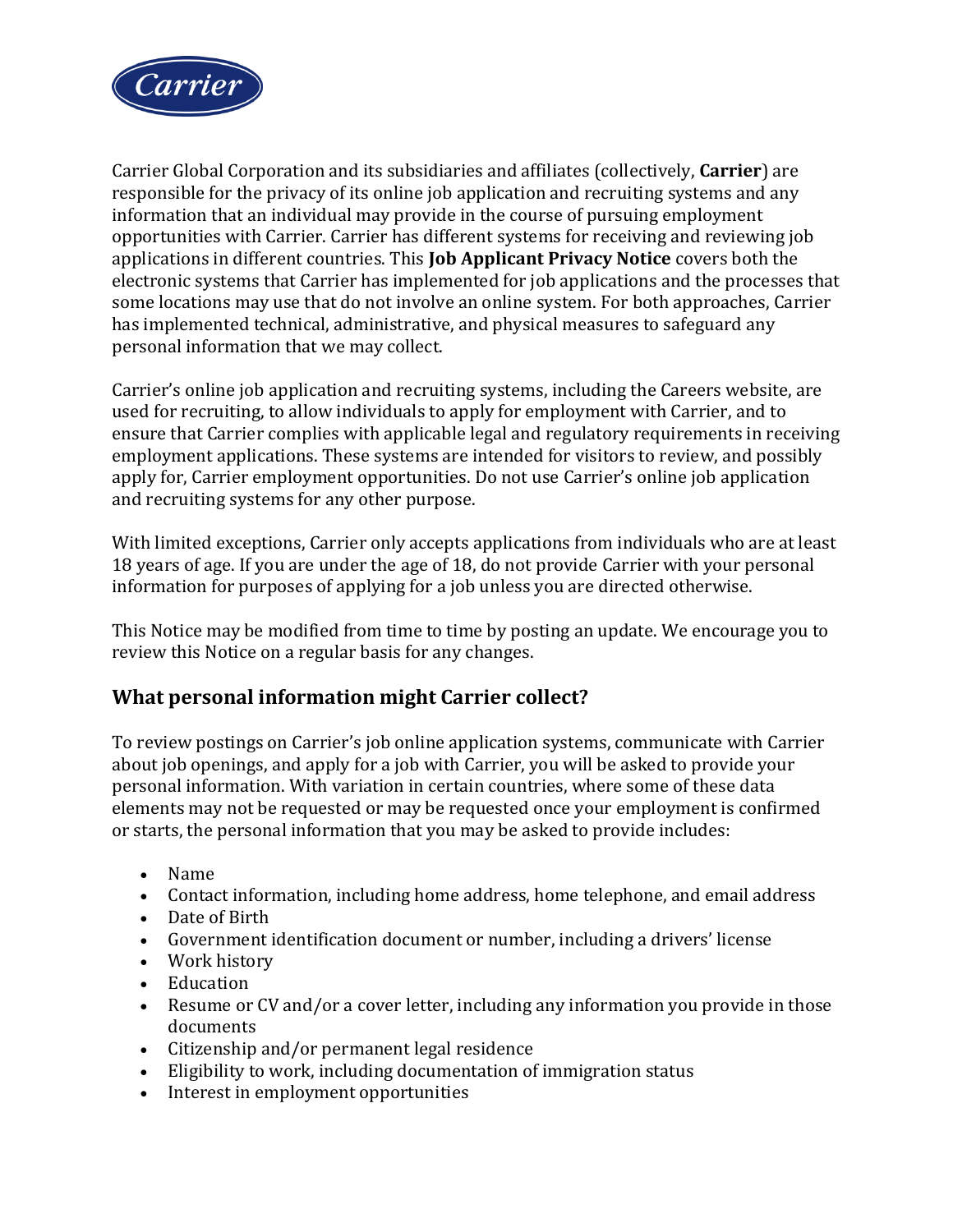

- Job specific questions that relate to the fitness of a candidate for a particular job
- References (if you provide information regarding other individuals, you must obtain their consent before providing the data to Carrier)
- Information that we may be required by law to ask in certain countries, such as whether you have previously worked for a government agency, whether you are related to a government official, Carrier officer, or a member of the Carrier Board of Directors, or whether you are subject to a restrictive covenant with a current or former employer
- Information you provide to create security questions and answers used to validate your identity when you return to the website
- Where you learned about the job opening
- Any other information that you may choose to provide as part of your application
- Information provided by third party sites, if you apply for a job opening through a third party site

In the United States and U.S. territories, Carrier is required by law to invite individuals to self-identify their ethnicity, gender, veteran status, and disability information. That information is entirely voluntary and your decision to provide or withhold any of that information will not impact how we consider you for employment.

For certain jobs and in certain locations, you may be asked to have a medical examination, hearing or vision checks, drug testing, a background check, or a criminal history check. These will only be performed with your consent, but in certain circumstances, your offer of employment may be contingent on your successful completion of one or more of these checks. Carrier does not perform criminal history checks where prohibited from doing so by law. Carrier may confirm the information provided in your application, such as your references, driving license and record, education and job history, without seeking your additional consent.

If you access a Carrier online job application system on a mobile device, the website will collect information necessary to communicate with your device and provide any customization that you may request. This information may include your device identification or number, your carrier, and your location.

In addition, Carrier monitors user traffic patterns on its job application websites, including a user's domain name, browser type, date and time of access, and pages viewed. Our web servers collect the domain names but not the e-mail addresses of visitors. This information is collected in order to measure the number of visitors to our websites and to determine which areas of the website users find useful based upon the amount of traffic to particular areas. Carrier uses this information to enhance users' experience and to better prepare content based on the user interests.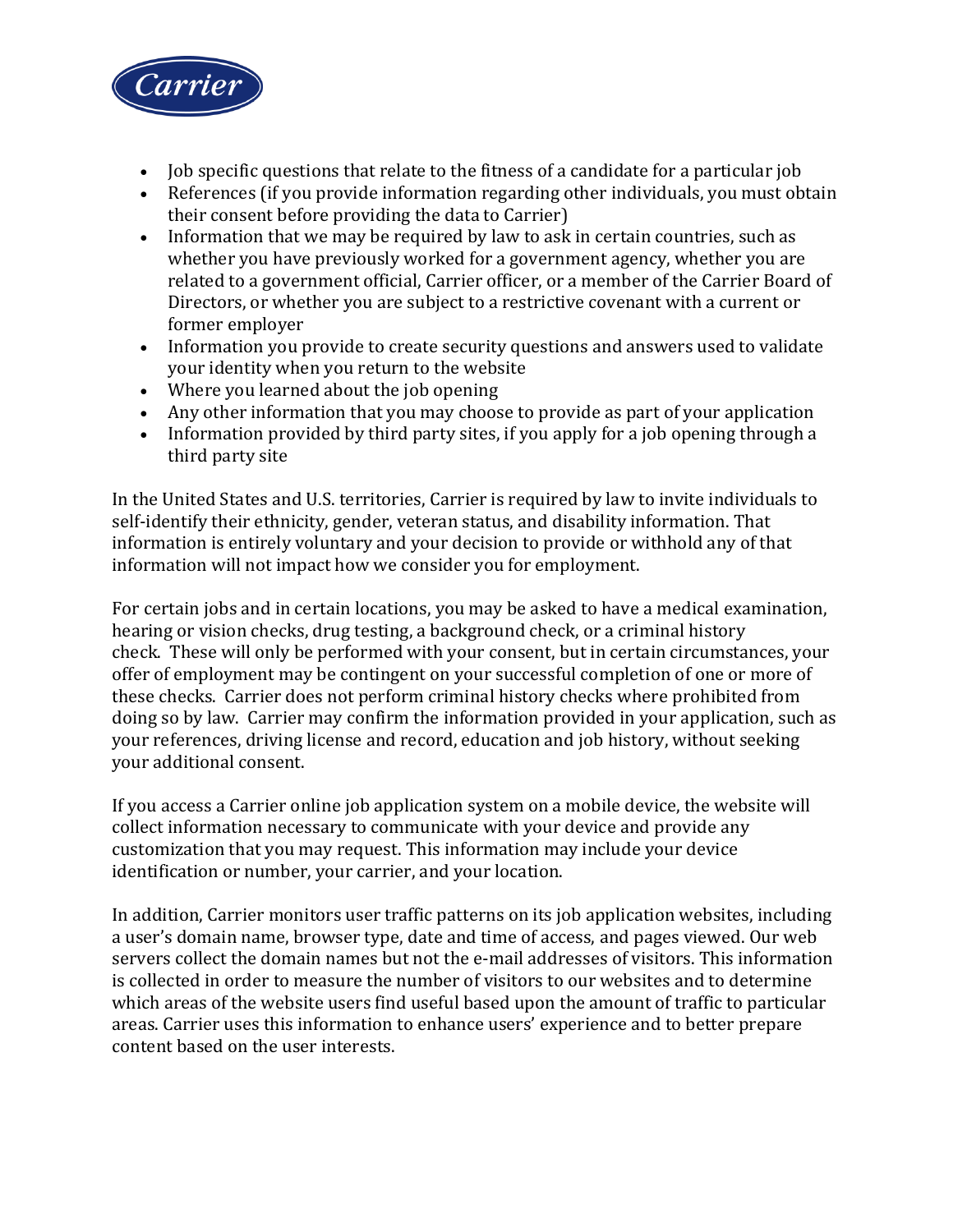

# **How might Carrier use the personal information it collects?**

Any personal information collected may be used to:

- allow you to apply for employment with Carrier and evaluate your application, including without limitation arranging for and conducting phone screening, interviews, and other applicable assessments
- invite you to apply for and consider you for other opportunities that may be or become available
- contact you with regard to an application or other opportunity or communicate changes
- validate reference checks, conduct background checks as appropriate, and perform denied party screening
- facilitate your hiring and administer your employment, if you are hired
- comply with legal and regulatory requirements involving job applicants, which may include providing reports to government agencies
- provide you with opportunities to offer feedback on your experience, such as through a survey
- conduct analysis on applicant trends to understand and improve Carrier's recruitment practices
- verify your identity to ensure security for one of the other purposes listed here
- ensure or enhance the security of Carrier's electronic systems
- protect against fraud
- conduct internal investigations and comply with legal obligations

# **With whom does Carrier share the personal information it collects?**

Carrier will not sell or otherwise share your personal information outside the Carrier family of companies, except to:

- service providers Carrier has retained to perform services on our behalf. Carrier will only share your personal information with service providers with whom Carrier has contractually restricted from using or disclosing the information except as necessary to perform services on our behalf or to comply with legal requirements
- comply with legal obligations, including if we are required to do so by law, in response to a legitimate legal request from law enforcement authorities or other government regulators
- investigate suspected or actual illegal activity
- prevent physical harm or financial loss
- support the sale or transfer of all or a portion of our business or assets (including through bankruptcy)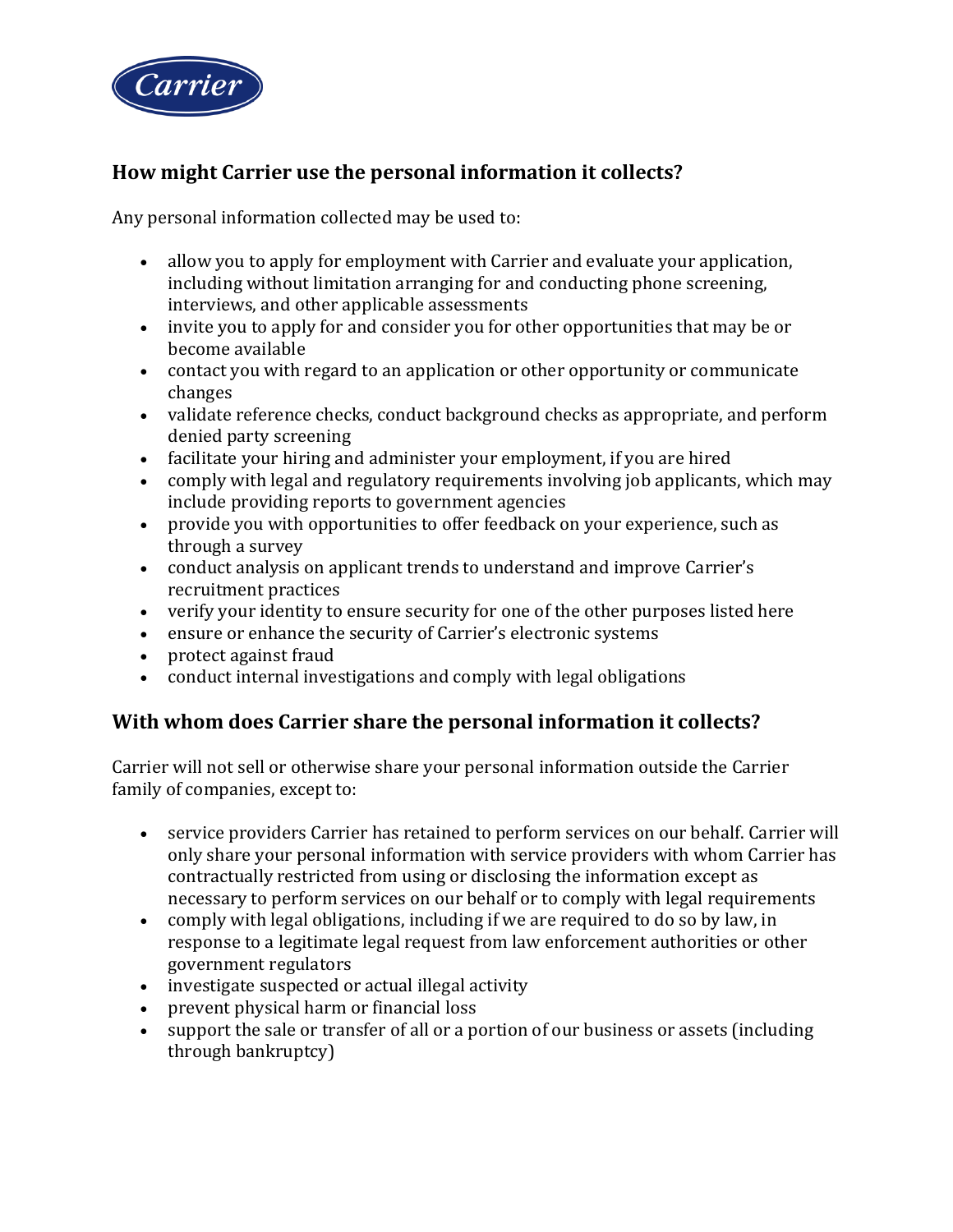

Carrier has several service providers that assist with its online job application systems. These providers manage the websites, provide back-up storage, assist with job postings, enable video interviews, and facilitate recruitment of candidates. Carrier may also use other service providers, but any service provider utilized will be for the purposes identified in this Notice and will provide services under a contract as mentioned above.

## **Where does Carrier store your personal information?**

Because Carrier is a global company with locations in many different countries, we may transfer your information from one legal entity to another or from one country to another in order to accomplish the purposes listed above. These countries include, at a minimum, the United States, the many of the member states of the European Union, Canada, and other countries, including some in Asia such as India. We will transfer your personal information consistent with applicable legal requirements and only to the extent necessary for the purposes set forth above.

Carrier relies on available legal mechanisms to enable the legal transfer of personal information across borders. To the extent that Carrier relies on the standard contractual clauses (also called the model clauses) or Binding Corporate Rules to authorize transfer, Carrier will comply with those requirements, including where there may be a conflict between those requirements and this Notice.

# **How long does Carrier retain your personal information?**

For unsuccessful candidates, Carrier will retain your application information for a maximum of three years from the date of last activity, except where law or regulation, court, administrative or arbitration proceeding, or an audit requirement requires otherwise. For successful candidates, Carrier retains your information according to the Employee Privacy Notice.

If you would like to have your personal information updated, corrected or deleted, email **[carrier.recruiting@carrier.com](mailto:carrier.recruiting@carrier.com)**. Unless applicable law or regulation, court, administrative or arbitration proceeding, or an audit requirement prevents deletion, Carrier will delete your personal information within a reasonable period of time and keep only a log of your name, the date of your deletion request, the job(s) for which you applied, and the country from which you applied. Carrier retains this information to demonstrate that it has complied with your request.

Beyond the retention periods and for applicants who have requested deletion, Carrier may retain anonymous data for statistical purposes to understand and improve its recruitment practices.

What choices do you have about how Carrier uses your personal information?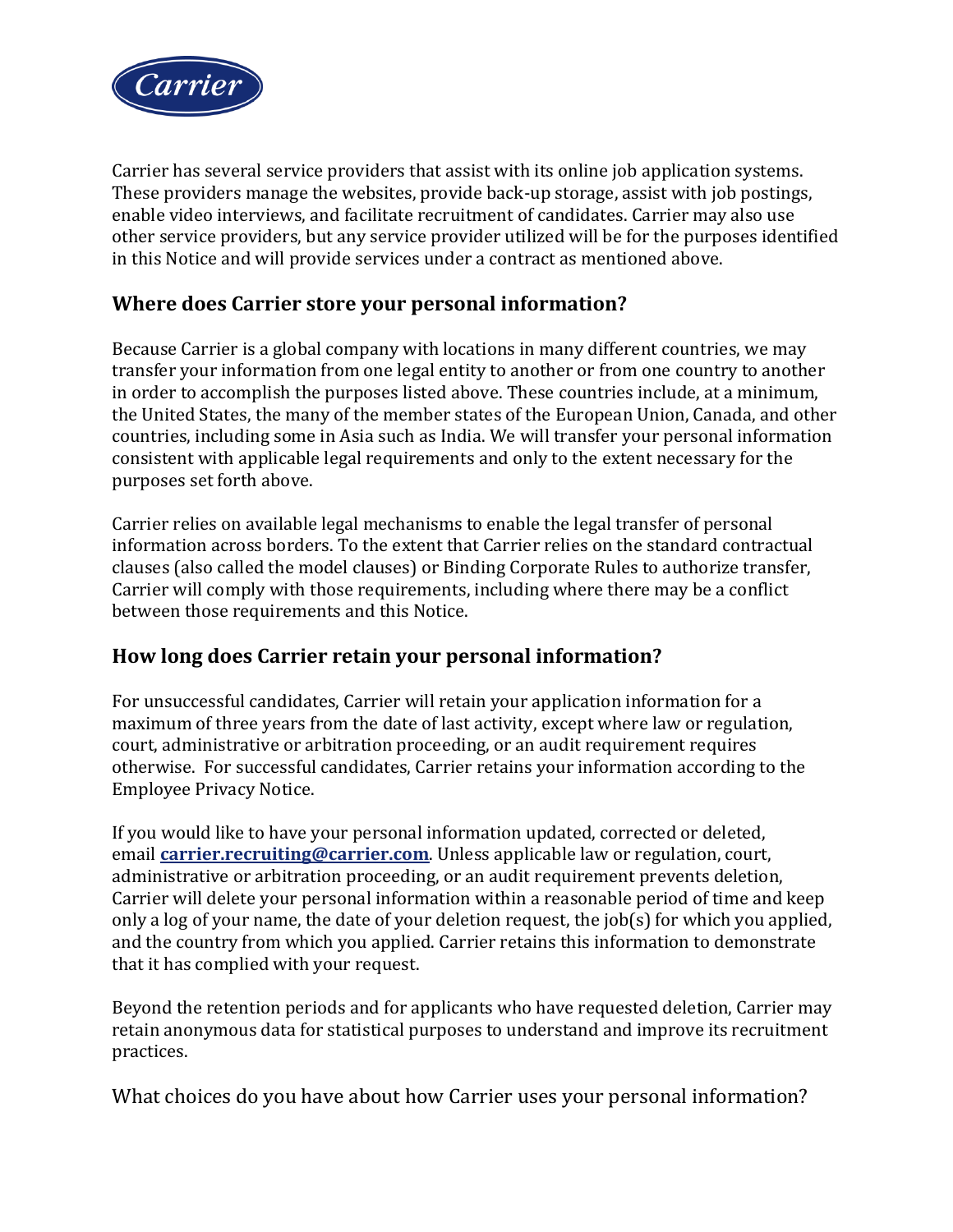

You have the choice about whether or not to provide Carrier with your personal information, but if you choose not to provide your information, Carrier will be unable to consider you for a position. Carrier asks only for information that it requires to evaluate your for a position to which you may apply, to authenticate you when you log into our online application systems, and as may be required by applicable law.

# **How does Carrier use cookies or other tracking technologies?**

Cookies are small text files sent to and stored on users' computers that allow websites to recognize repeat users, facilitate users' access to websites, and allow websites to compile aggregate data that will allow content improvements. Cookies do not damage users' computers or files. Web beacons are transparent graphic images, often just the size of a single pixel, that allow websites to track activity on the site.

Carrier uses both cookies and web beacons on the Careers website and other Carrier job posting sites to collect aggregate and anonymous usage data so that Carrier can improve the functionality of the website. Carrier may also use cookies to enhance your user experience. For example, the website may permit you to select a language and/or geographic location preference, which will be stored for future visits.

These job posting websites also use cookies from Carrier's service providers. These cookies contain a session ID to manage your activity during a session. Our service providers also use cookies to determine whether you navigated to this website from an external one to track the effectiveness of external postings.

If you do not want cookies to be accessible by this or any other Carrier website, you should adjust the settings on your browser program to deny or disable the use of cookies. You can find additional information on cookies and web beacons at [http://www.allaboutcookies.org/.](http://www.allaboutcookies.org/)

## **What should you understand about the third party links that may appear on this website?**

In some instances, Carrier may provide links to non-Carrier controlled websites, which Carrier will make reasonable efforts to identify as such. Carrier does not control such third party websites, however, and cannot be responsible for the content or the privacy practices employed by other websites. Furthermore, this Notice does not govern information collected about you by third parties.

## What additional information should specific users know?

**California residents** have rights under the California Consumer Privacy Act (**CCPA**), effective January 1, 2020, including the right to: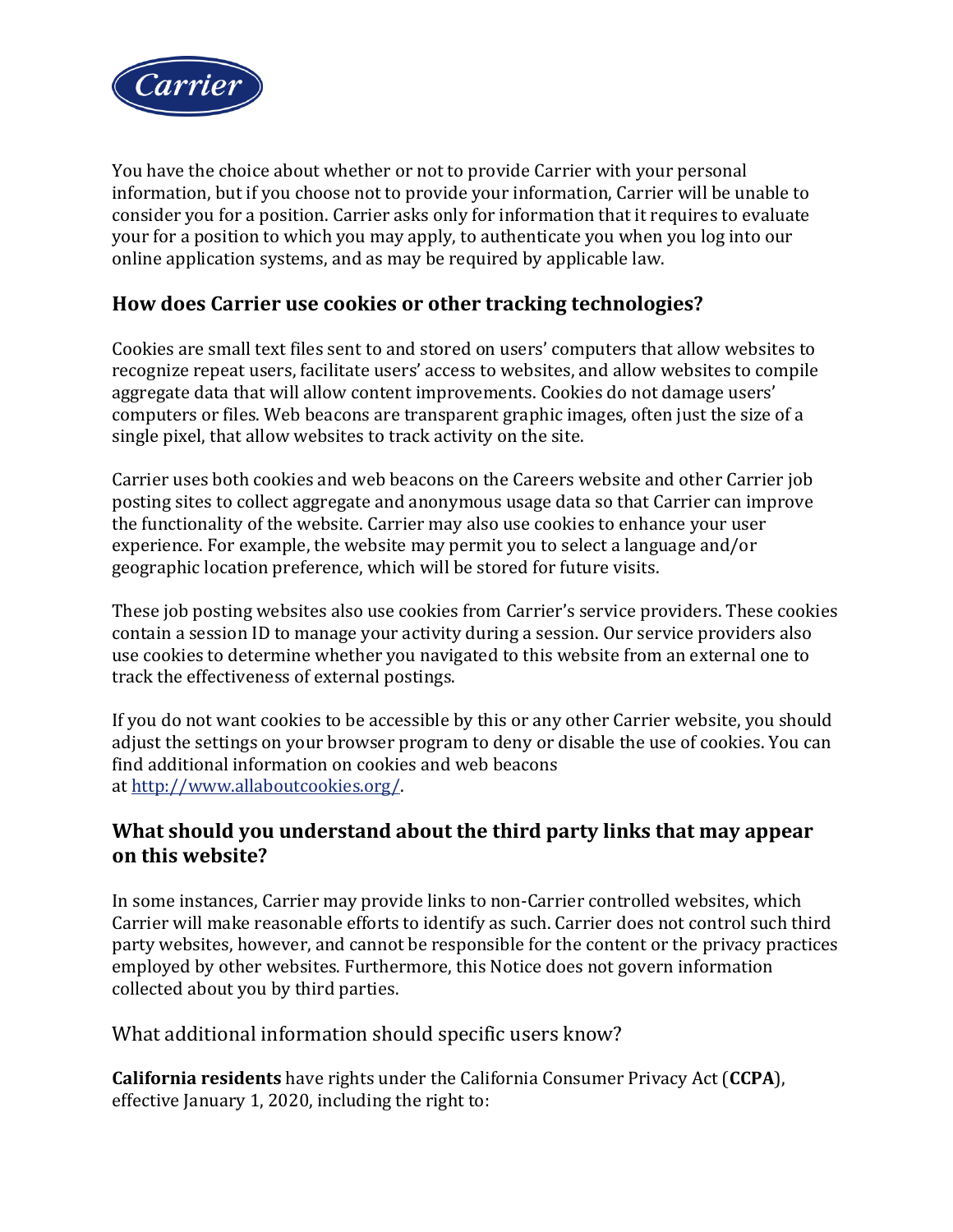

- know what categories of your personal information we have collected and used, including how the personal information was collected;
- know what categories of personal information are being sold or disclosed and if sold or disclosed, the categories of third parties receiving it;
- access personal information collected about you; and
- request that your personal information be deleted.

Requests to exercise rights under the CCPA are subject to Carrier's verification and certain restrictions under the CCPA. Carrier will not discriminate against California residents for exercising any of their applicable CCPA rights.

While California residents have the right to opt-out of the sale of their personal information under the CCPA, Carrier does not sell personal information to third parties. If our practices change, we will update this Privacy Notice and take any necessary action to comply with applicable law.

California residents who wish to exercise their CCPA rights can contact Carrier at **[privacy@carrier.com](mailto:privacy@carrier.com)**, or using the **[webform](https://www.corporate.carrier.com/legal/ccpa-form/)**; please put "California Privacy Rights" in the subject of your request and describe the nature of your request. You may also call Carrier regarding the CCPA at 1-833-617-0050.

As defined by California's "Shine the Light Law," California residents may annually request and obtain information that is shared with other businesses for their own direct marketing use within the prior calendar year. Carrier does not share your personal information with other businesses for their own direct marketing use.

**Users from the European Union and other countries with privacy laws:** You have the right to lodge a complaint with your national or state data protection authority, which may also be known as a supervisory authority. You also have the right to withdraw consent, to request access to and correction or erasure of your personal information, seek restrictions on or object to the processing of certain personal information, and seek data portability under certain circumstances. Please contact Carrier with any request to access, correct, erase, object or seek restrictions or portability, using the contact methods below.

**Users from the United States:** Carrier does not collect Social Security Numbers through www.corporate carrier.com. Carrier does, however, collect Social Security Numbers where required by law, such as tax and payroll purposes for its employees. When Carrier collects and/or uses Social Security Numbers, Carrier will take proper care by protecting confidentiality, limiting collection, ensuring access on a need-to-know basis, implementing appropriate technical safeguards and ensuring proper disposal.